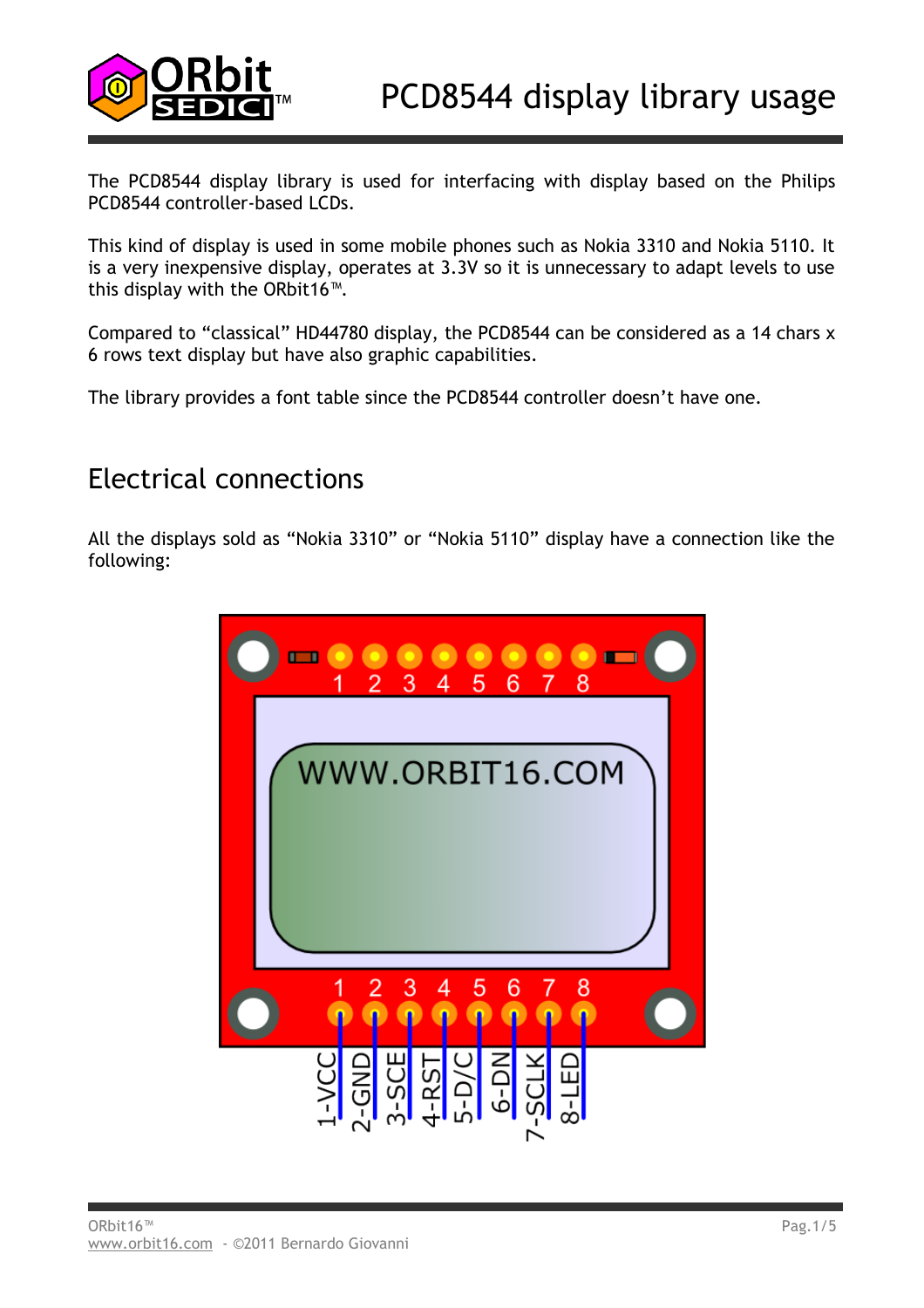

There are 2 rows of pin, connected together (1 with 1, 2 with 2 and so on).

The TOP part of the display is the one with a capacitor and a diode near the pin row (a capacitor, named C1 to the left and a diode, named D1, to the right).

**VCC** must be connected to a 3.3V source

**GND** must be connected to ground, or 0V reference

**SCE** is the Controller Enable line. It is active low, so to enable the display you must tie this pin to GND.

TIP:

*If you want to control more than one display, you must drive the SCE pins individually. For only one display is unnecessary drive this, so it can be tied to GND.*

**RST** is the Reset pin. It is used during initialization routine.

**D/C** is the Data/Command pin. When this pin is tied to GND, the PCD8544 controller will read the data as command to execute. When this pin is tied to VCC, the controller will read the data as bytes to show on the LCD.

**DN** is the serial Data In pin. Through this pin we'll transmit bytes to show on the display or commands.

**SCLK** is the clock signal pin.

LED pin is used for the backlight, you can leave this unconnected or connected to 3.3V (through a small resistor such as 100÷560Ω). You can also drive this pin using a transistor and another I/O of the ORbit16™.

You need **only 4 I/Os** of the ORbit16™ to make this display work (RST, D/C, DN and SCLK), so make care the I/Os you're using are not used as analog inputs.

**Don't forget to connect SCE pin to GND or the display will not work!**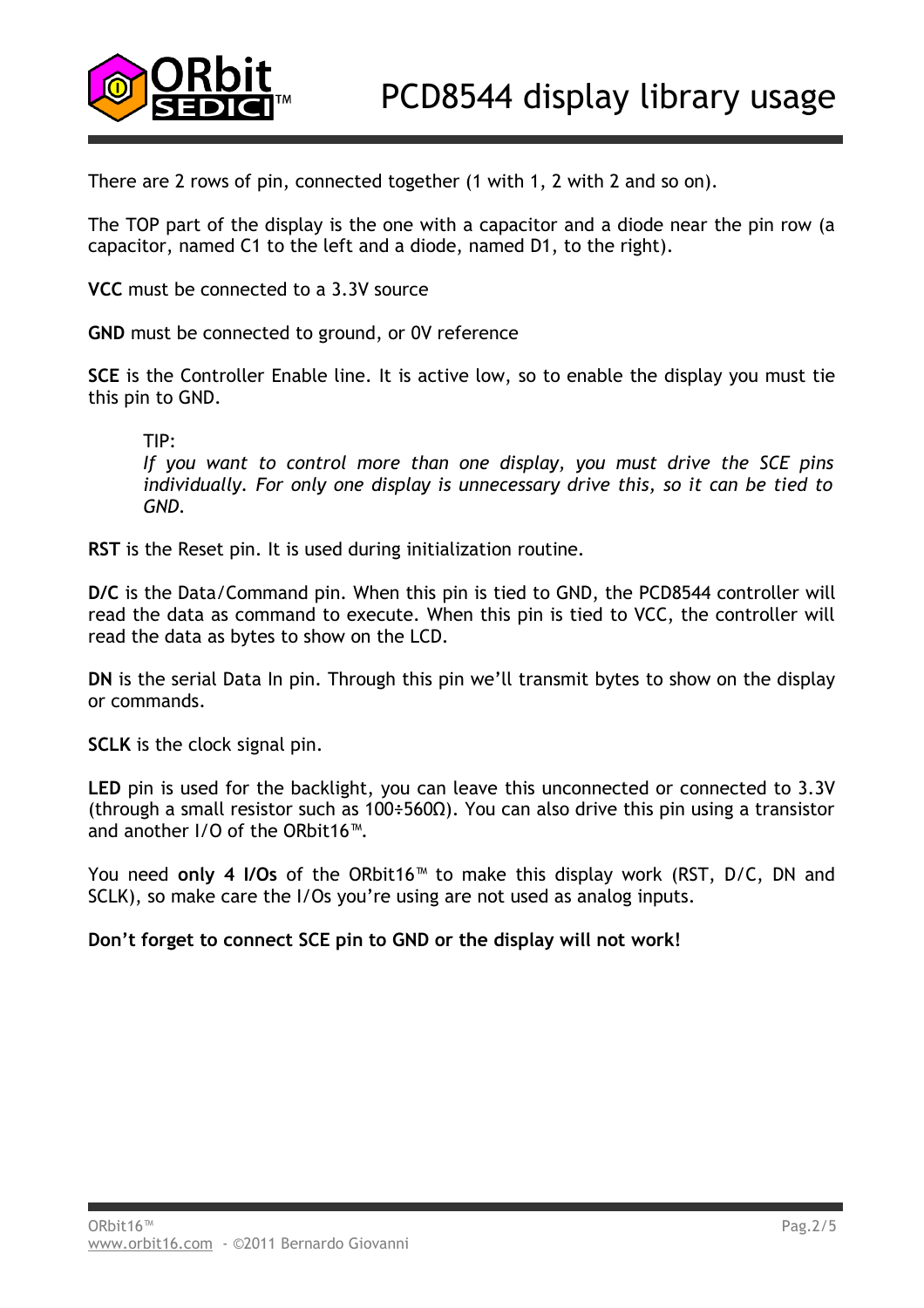

# Library settings

Open the file **nlcd.h** with a good text editor (such as Notepad++).

## **STEP 1**

Go to row 42 to set the I/O lines used to control the display:

```
41// Display lines to ORbit16 lines
     #define NOKIA CLOCK
                           RB1 // Clock
42
                                                 pin 7,
43#define NOKIA DATAIN
                           RB<sub>0</sub>
                                  // Data
                                                 pin 6,
    #define NOKIA DC
44RA1 // Data/Command pin 5,
    #define NOKIA RESET
                           RA<sub>0</sub>
                                  // Reset pin 4,
45
```
## **STEP 2**

Go to row 48 to set the pin used to drive display as outputs in the TRIS registers:

```
47
     // put to 0 bits used by display, leave to 1 the other bits
48
     #define NOKIA SET IO
                             TRISA &= 0b1111111111111100; \
                             TRISB &= 0b1111111111111100;
49
```
as remarks says: put a 0 value in the place where the bits are used to drive the display and an 1 value to the other bits.

## Library usage

At the beginning of your program, outside the main function, in the "include" section, you must write:

#include "nlcd.c"

In main() function of your program, outside the infinite loop, you must write:

nlcd\_init();

Now you can use the following high-level functions:

```
void nlcd clear(void);
void nlcd goto(unsigned char x, unsigned char y);
void nlcd putch(unsigned char c);
void nlcd puts(char *s);
void nlcd putun (unsigned int c);
void nlcd putsn(signed int c);
```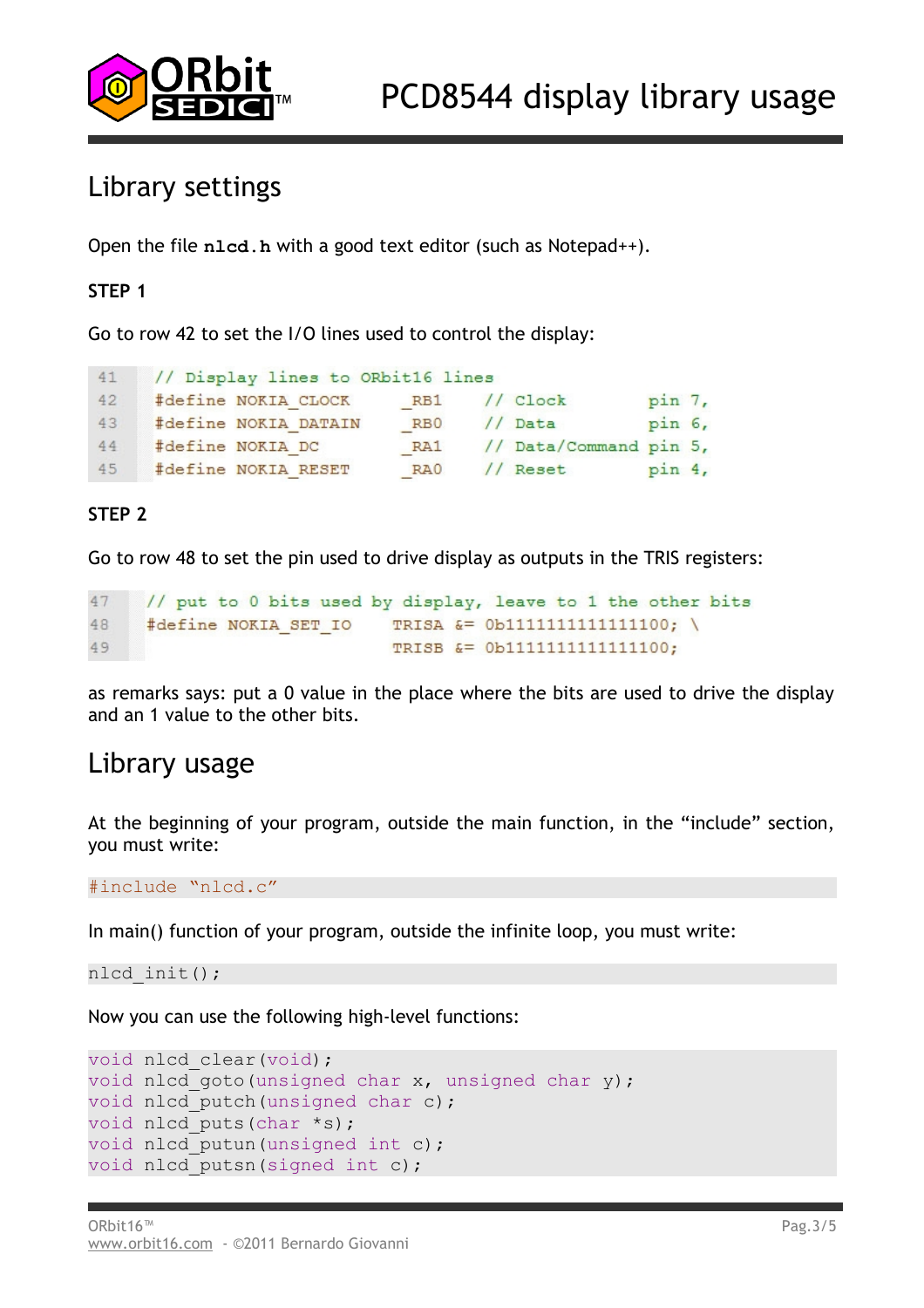

void nlcd bitmap(const unsigned char \*bitmap, unsigned char x, unsigned char y); void nlcd icon(const unsigned char \*icon);

#### **nlcd\_clear**

is used to clear the entire lcd area.

#### usage example:

ncld\_clear(); *// clears display content and locate the cursor to 0,0 position (the upper-left corner of the display)*

#### **ncld\_goto**

is used to locate the cursor to x,y position.

x value must be between 0 and 83, y value must be between 0 and 5. the X value represents a pixel along the lcd width, the Y value represents a row index along the lcd height: each row is 8 pixel high.

#### usage example:

```
nlcd_goto(0,5); // locate the cursor at the beginning of the last
row
```
#### **nlcd\_putch**

writes a single char on the display. Refer to the ascii table that starts from row 68 of the nlcd.h file and to the custom constant definitions from row 58

#### usage example:

```
nlcd_putch('A'); // writes: A
nlcd_putch(0x40); // writes: @
ncld_putch(DEG); // writes: ° (the degree symbol)
```
#### **ncld\_puts**

writes a string on the display.

```
usage example:
nlcd_puts("Hello World!"); // writes: Hello World!
char p[]="Bye bye!";
nlcd_puts(p); // writes: Bye bye!
```
**nlcd\_putun** writes an unsigned integer on the display (values between 0 and 65535).

```
usage example:
nlcd_putun(1234); // writes: 1234
unsigned int a=14;
nlcd_putun(a); // writes: 14
```